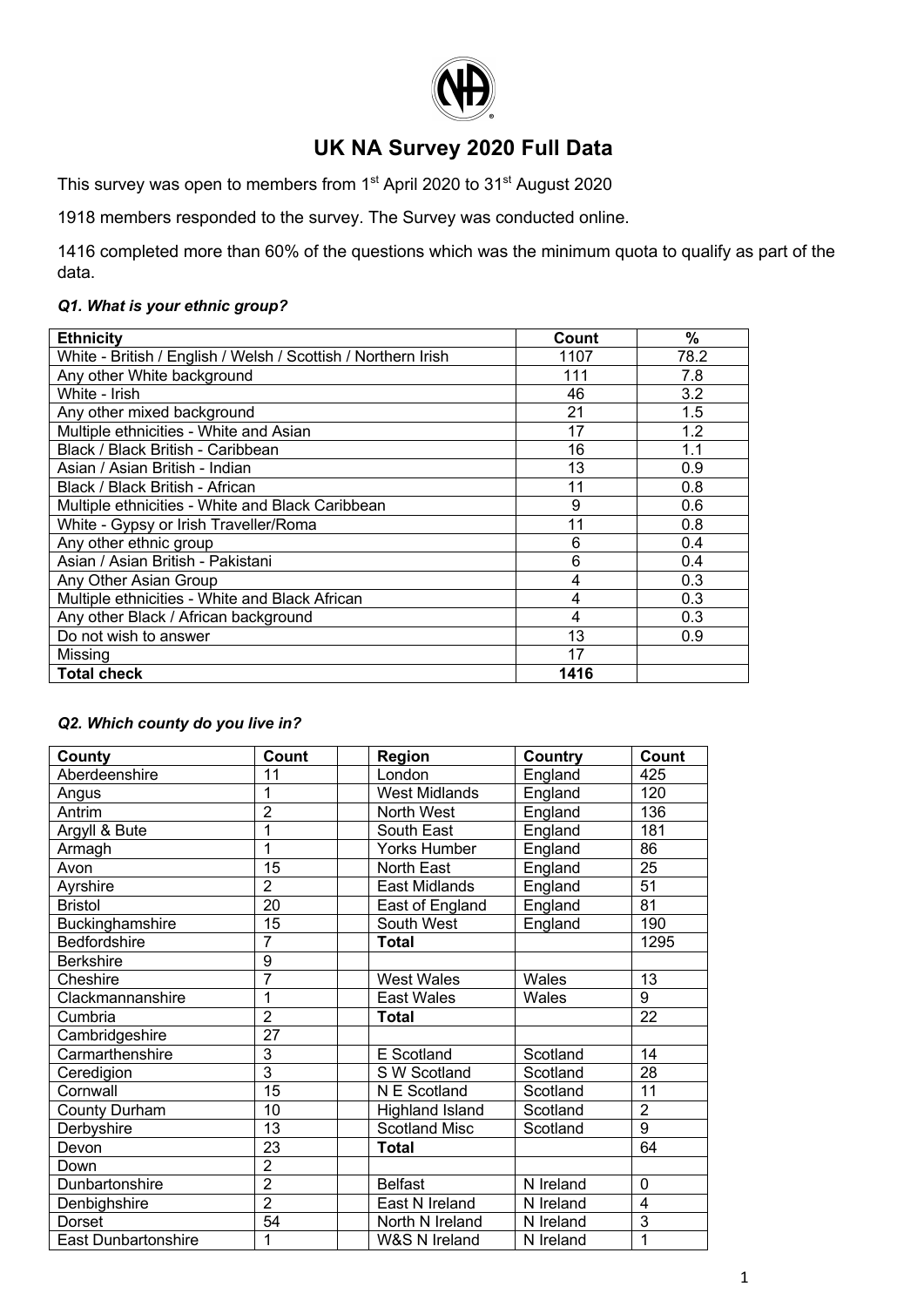| East Sussex               | 29              | <b>Outer Belfast</b> | N Ireland | $\mathbf 0$ |
|---------------------------|-----------------|----------------------|-----------|-------------|
| East Riding of Yorkshire  | 12              | N Ireland Misc       | N Ireland | $\mathbf 1$ |
| Essex                     | 32              | <b>Total</b>         |           | 9           |
| Flintshire                | $\overline{2}$  |                      |           |             |
| Fife                      | $\overline{3}$  | <b>Total</b>         |           | 1390        |
| Gloucestershire           | $\overline{12}$ |                      |           |             |
| <b>Greater Manchester</b> | 38              |                      |           |             |
| Greater London            | 425             |                      |           |             |
| Gwynedd                   | $\overline{c}$  |                      |           |             |
| Hampshire                 | 28              |                      |           |             |
| Herefordshire             | $\overline{2}$  |                      |           |             |
| Humberside                | $\overline{3}$  |                      |           |             |
| Hertfordshire             | $\overline{4}$  |                      |           |             |
| Isle of Anglesey          | $\overline{2}$  |                      |           |             |
| Kent                      | 33              |                      |           |             |
| Leicestershire            | 16              |                      |           |             |
| Lanarkshire               | 14              |                      |           |             |
| Lancashire                | 55              |                      |           |             |
| Lincolnshire              | 1               |                      |           |             |
| Counties in N Ireland     | 1               |                      |           |             |
|                           | $\overline{3}$  |                      |           |             |
| Londonderry               | $\overline{6}$  |                      |           |             |
| Midlothian                | $\overline{2}$  |                      |           |             |
| Monmouthshire             |                 |                      |           |             |
| Merseyside                | $\overline{34}$ |                      |           |             |
| Norfolk                   | $\overline{8}$  |                      |           |             |
| Northamptonshire          | $\overline{17}$ |                      |           |             |
| Newport                   | 1               |                      |           |             |
| North Lanarkshire         | $\overline{6}$  |                      |           |             |
| North Somerset            | $\overline{13}$ |                      |           |             |
| North Yorkshire           | $\overline{25}$ |                      |           |             |
| Northumberland            | $\overline{3}$  |                      |           |             |
| Nottinghamshire           | $\overline{5}$  |                      |           |             |
| Oxfordshire               | 14              |                      |           |             |
| Perth & Kinross           | $\overline{2}$  |                      |           |             |
| Powys                     | $\overline{1}$  |                      |           |             |
| Renfrewshire              | $\overline{2}$  |                      |           |             |
| Scottish Counties         | $\overline{9}$  |                      |           |             |
| Shetland                  | $\overline{1}$  |                      |           |             |
| Shropshire                | 11              |                      |           |             |
| Somerset                  | $\overline{28}$ |                      |           |             |
| South Lanarkshire         | $\mathbf{1}$    |                      |           |             |
| Staffordshire             | $\overline{12}$ |                      |           |             |
| Suffolk                   | $\overline{3}$  |                      |           |             |
| Surrey                    | $\overline{32}$ |                      |           |             |
| Swansea                   | 1               |                      |           |             |
| South Gloucestershire     | $\overline{1}$  |                      |           |             |
| South Yorkshire           | $\overline{18}$ |                      |           |             |
| Tyne & Wear               | $\overline{12}$ |                      |           |             |
| Wiltshire                 | $\overline{9}$  |                      |           |             |
| Wrexham                   | $\overline{3}$  |                      |           |             |
| Warwickshire              | $\overline{9}$  |                      |           |             |
| West Lothian              | $\overline{1}$  |                      |           |             |
| <b>West Midlands</b>      | 78              |                      |           |             |
| <b>West Sussex</b>        | $\overline{21}$ |                      |           |             |
| <b>West Yorkshire</b>     | 27              |                      |           |             |
| Worcestershire            | 8               |                      |           |             |
| <b>Total</b>              | 1390            |                      |           |             |
| <b>Missing</b>            | 26              |                      |           |             |
| <b>Total check</b>        | 1416            |                      |           |             |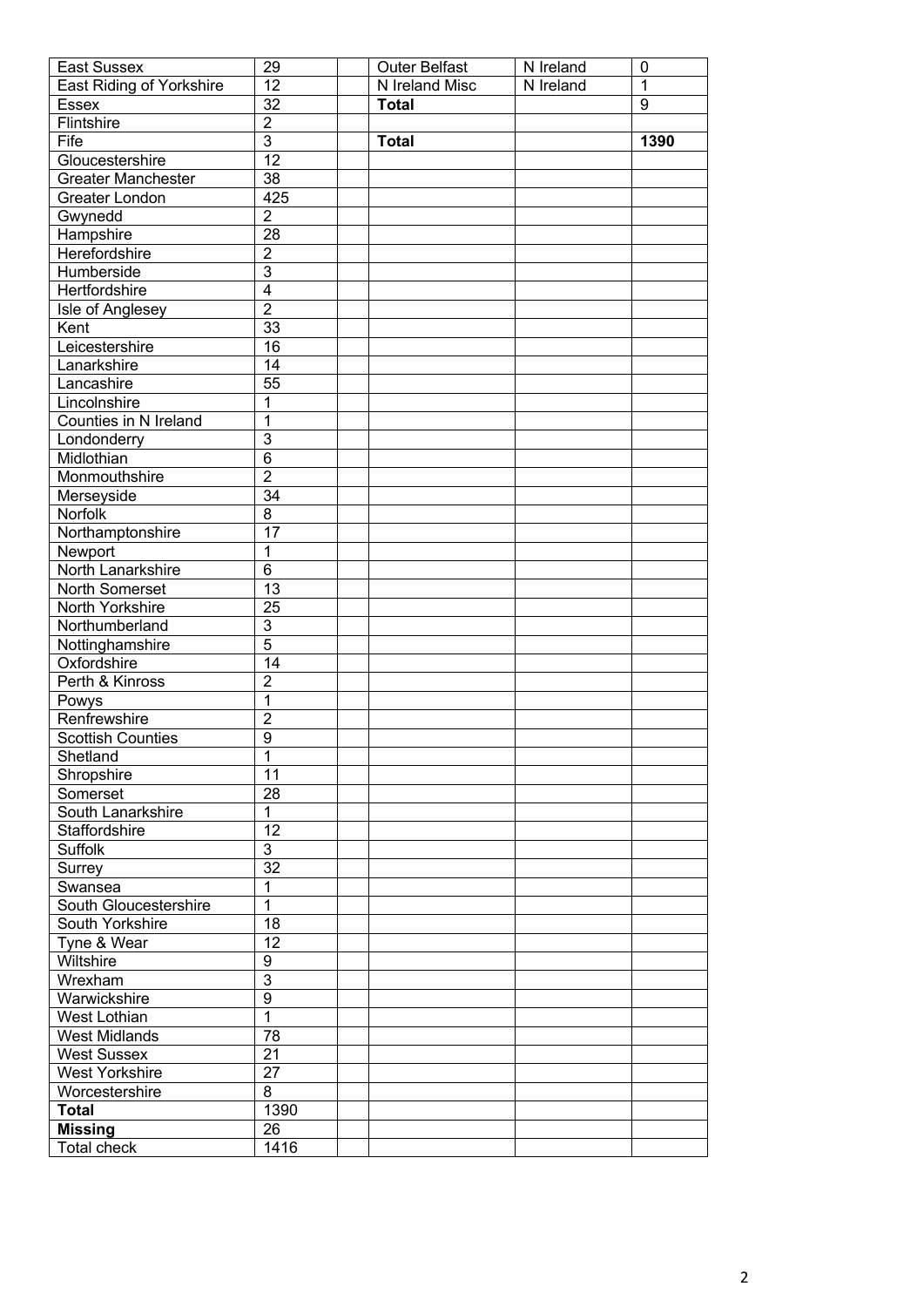# *Q3: Please select your gender*

| Gender                | Count | $\%$ |
|-----------------------|-------|------|
| Male                  | 769   | 54.3 |
| Female                | 598   | 42.2 |
| Non-binary            | 19    | 1.3  |
| Do not wish to answer | 19    | 1.3  |
| <b>Missing</b>        | 11    |      |
| <b>Total check</b>    | 1416  |      |

Notes Q3

Members were not given an opportunity to choose transgender. On our next Survey we will include this question.

### *Q4: How old are you?*

| <b>Age</b>      | Count          | Age group | Count |
|-----------------|----------------|-----------|-------|
| 15              | $\overline{c}$ | 15-20     | 14    |
| 16              | $\mathbf 1$    | 20-25     | 44    |
| 17              | 5              | 25-30     | 73    |
| 18              | 3              | 30-35     | 120   |
| 19              | $\overline{3}$ | 35-40     | 160   |
| 20              | 10             | 40-45     | 197   |
| 21              | 8              | 45-50     | 209   |
| 22              | 8              | 50-55     | 186   |
| 23              | 8              | 55-60     | 166   |
| $\overline{24}$ | 10             | 60-65     | 112   |
| 25              | 11             | 65-70     | 73    |
| 26              | 8              | 70-75     | 38    |
| 27              | 15             | $75+$     | 5     |
| 28              | 21             |           |       |
| 29              | 18             |           |       |
| 30              | 19             |           |       |
| 31              | 18             |           |       |
| 32              | 30             |           |       |
| 33              | 26             |           |       |
| 34              | 27             |           |       |
| 35              | 24             |           |       |
| 36              | 31             |           |       |
| 37              | 27             |           |       |
| 38              | 40             |           |       |
| 39              | 38             |           |       |
| 40              | 46             |           |       |
| 41              | 40             |           |       |
| 42              | 38             |           |       |
| 43              | 33             |           |       |
| 44              | 40             |           |       |
| 45              | 53             |           |       |
| 46              | 54             |           |       |
| 47              | 38             |           |       |
| 48              | 32             |           |       |
| 49              | 32             |           |       |
| 50              | 42             |           |       |
| 51              | 34             |           |       |
| 52              | 42             |           |       |
| $5\overline{3}$ | 31             |           |       |
| 54              | 37             |           |       |
| 55              | 36             |           |       |
| 56              | 35             |           |       |
| 57              | 30             |           |       |
| 58              | 29             |           |       |
| 59              | 36             |           |       |
| 60              | 34             |           |       |
| 61              | 18             |           |       |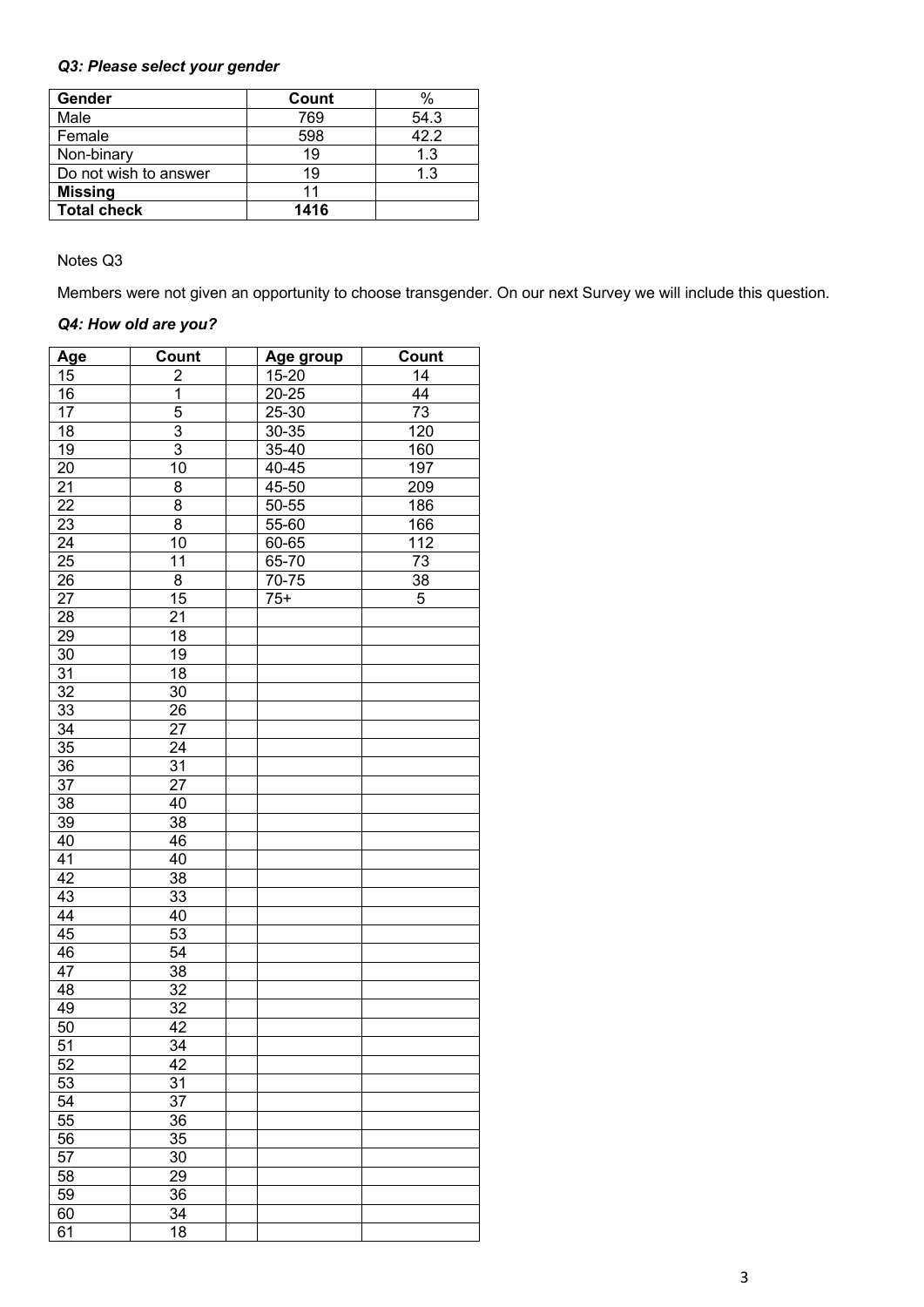| 62      | 19   |  |  |
|---------|------|--|--|
| 63      | 21   |  |  |
| 64      | 20   |  |  |
| 65      | 17   |  |  |
| 66      | 15   |  |  |
| 67      | 15   |  |  |
| 68      | 16   |  |  |
| 69      | 10   |  |  |
| 70      | 14   |  |  |
| 71      | 3    |  |  |
| 72      | 5    |  |  |
| 73      | 8    |  |  |
| 74      | 8    |  |  |
| 76      | 4    |  |  |
| 81      | 1    |  |  |
| Missing | 19   |  |  |
| Total   | 1416 |  |  |

### *Q4: What is your employment status?*

| <b>Status</b>                            | Count | $\%$ |
|------------------------------------------|-------|------|
| Full time employed                       | 485   | 34.3 |
| Self-employed                            | 248   | 17.5 |
| Unemployed due to sickness or disability | 186   | 13.1 |
| Unemployed                               | 132   | 9.3  |
| Part-time employed                       | 127   | 9.0  |
| Retired                                  | 94    | 6.6  |
| Homemaker                                | 41    | 2.9  |
| Full-time education                      | 39    | 2.8  |
| <b>Unpaid Volunteer</b>                  | 38    | 2.7  |
| Part-time education                      | 14    | 1.0  |
| <b>Missing</b>                           | 12    |      |
| Total                                    | 1416  |      |

The next table calculates how many people are employed according to government definitions laid out at:https://www.ons.gov.uk/employmentandlabourmarket/peopleinwork/employmentandemployeetypes/bulletins/emplo ymentintheuk/august2020#coronavirus-and-measuring-the-labour-market

People aged 16 to 63 who work at least one hour per week (part-time of full-time employed)

#### **Overall membership**

| <b>Status</b> | Count      | ℅    |
|---------------|------------|------|
| Employed      |            | RΔ   |
| Unemployed    | $45^\circ$ | 35.9 |

**Over two years clean**

| 69.5 |
|------|
| 30.5 |
|      |

#### **Over three years clean**

| <b>Status</b> | Count | %    |
|---------------|-------|------|
| Employed      | 566   | 70.3 |
| Unemployed    | 239   |      |

### *Q5: What is your annual income?*

| Income per annum | Count | %    |
|------------------|-------|------|
| Not Working      | 367   | 26.2 |
| £0-£19,999       | 302   | 21.6 |
| £20k-£29,999     | 331   | 23.7 |
| £30k-£39,999     | 159   | 11.4 |
| £40k-£49,999     |       | 5.0  |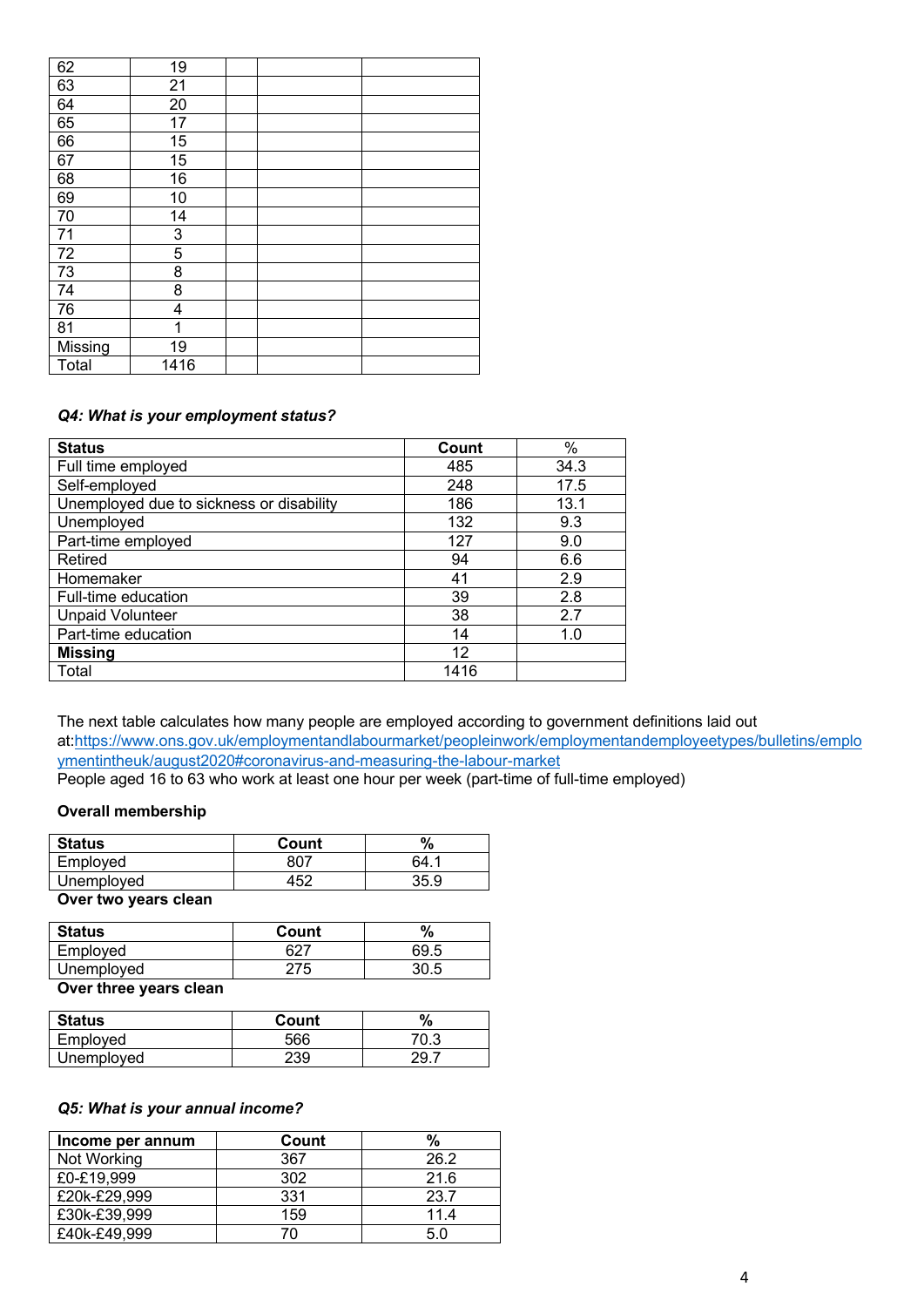| £50k-£59,999 | 51   | 3.6 |
|--------------|------|-----|
| $£60k+$      | 119  | 8.5 |
| Missing      |      |     |
| Гоtal        | 1416 |     |

**Income for those under a year clean**

| <b>Income</b> | Count | %    |
|---------------|-------|------|
| Not Working   | 153   | 41.6 |
| £0-£19,999    | 86    | 23.4 |
| £20k-£29,999  | 53    | 14.4 |
| £30k-£39,999  | 31    | 8.4  |
| £40k-£49,999  | 18    | 4.9  |
| £50k-£59,999  | 8     | 2.2  |
| £60k+         | 19    | 5.2  |
| <b>Total</b>  | 368   |      |
| Missing       |       |      |

**Income for those 1 -2 years clean**

| <b>Income</b> | Count | %    |
|---------------|-------|------|
| Not Working   | 207   | 20.4 |
| £0-£19,999    | 212   | 20.9 |
| £20k-£29,999  | 275   | 27.1 |
| £30k-£39,999  | 126   | 12.4 |
| £40k-£49,999  | 52    | 5.1  |
| £50k-£59,999  | 42    | 4.1  |
| £60k+         | 100   | 9.9  |
| <b>Total</b>  | 1014  |      |
| Missing       | 11    |      |

**Income for those 2 -3 years clean**

| Income       | Count | %    |
|--------------|-------|------|
| Not Working  | 156   | 17.5 |
| £0-£19,999   | 184   | 20.7 |
| £20k-£29,999 | 254   | 28.5 |
| £30k-£39,999 | 124   | 13.9 |
| £40k-£49,999 | 44    | 4.9  |
| £50k-£59,999 | 38    | 4.3  |
| £60k+        | 91    | 10.2 |
| <b>Total</b> | 891   |      |
| Missing      | 10    |      |

**Income for those over 3 years clean**

| <b>Income</b> | Count | %    |
|---------------|-------|------|
| Not Working   | 133   | 16.8 |
| £0-£19,999    | 156   | 19.6 |
| £20k-£29,999  | 232   | 29.2 |
| £30k-£39,999  | 112   | 14.1 |
| £40k-£49,999  | 40    | 5.0  |
| £50k-£59,999  | 36    | 4.5  |
| £60k+         | 85    | 10.7 |
| <b>Total</b>  | 794   |      |
| Missing       | 10    |      |

#### **Income for those 1 -3 years clean**

| <b>Income</b> | Count | % |
|---------------|-------|---|
| Not Working   |       |   |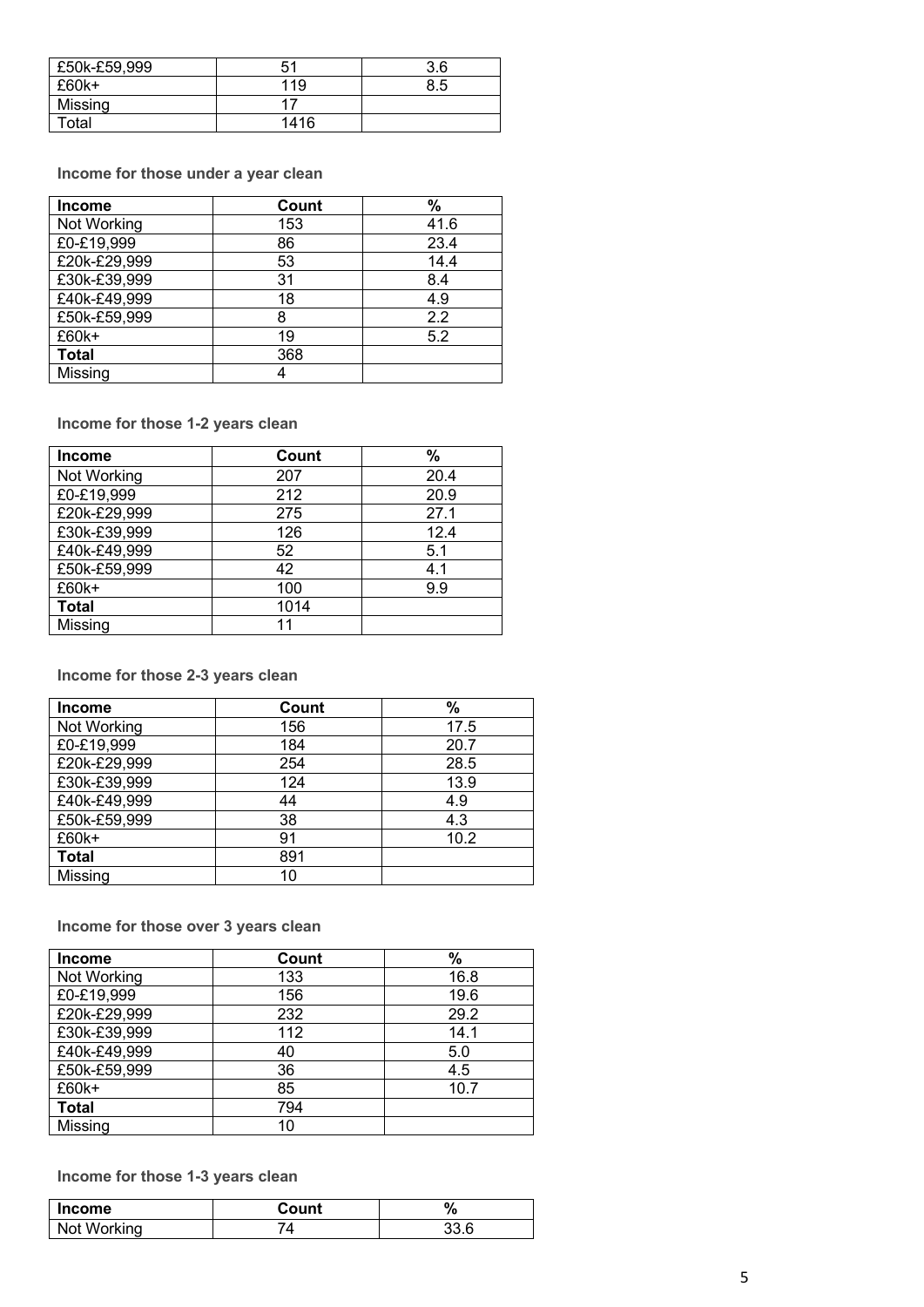| £0-£19,999   | 56  | 25.5 |
|--------------|-----|------|
| £20k-£29,999 | 43  | 19.5 |
| £30k-£39,999 | 14  | 6.4  |
| £40k-£49,999 | 12  | 5.5  |
| £50k-£59,999 | 6   | 2.7  |
| £60k+        | 15  | 6.8  |
| Total        | 220 |      |
| Missing      |     |      |

**Income for those 3-6 years clean**

| <b>Income</b> | Count | %    |
|---------------|-------|------|
| Not Working   | 36    | 21.2 |
| £0-£19,999    | 34    | 20.0 |
| £20k-£29,999  | 53    | 31.2 |
| £30k-£39,999  | 21    | 12.4 |
| £40k-£49,999  | 5     | 2.9  |
| £50k-£59,999  | 6     | 3.5  |
| £60k+         | 15    | 8.8  |
| <b>Total</b>  | 170   |      |
| Missing       |       |      |

# *Q6 Have you gained any qualifications since you began attending meetings?*

| <b>Number of Qualifications</b> | Count | %    |
|---------------------------------|-------|------|
|                                 | 611   | 43.1 |
|                                 | 599   | 42.3 |
|                                 | 120   | 8.5  |
| ◠                               | 44    | 3.1  |
|                                 | 16    |      |
| 5                               |       | 0.2  |
| <b>Missing</b>                  | 23    |      |
| <b>Total</b>                    | 1416  |      |

# **By Qualification Type – respondents could select more than one qualification**

| None              | 611  |
|-------------------|------|
| <b>GCSE</b>       | 113  |
| A-levels          | 148  |
| Vocational        | 383  |
| Bachelor's degree | 160  |
| Master's degree   | 99   |
| Doctoral degree   | 8    |
| Other             | 149  |
| Total             | 1671 |

## **Qualifications for those under a year clean**

|       | Count | %                |
|-------|-------|------------------|
|       | 263   | 72.1             |
|       | 92    | 25.2             |
| ີ     |       | $\overline{2.2}$ |
| ∍     |       | 0.5              |
|       |       |                  |
| 5     |       |                  |
| Total | 372   |                  |

# **Qualifications for those 1-3 years clean**

| Count |     |
|-------|-----|
|       | EG. |
| 76.   | ۰., |
|       | 5.9 |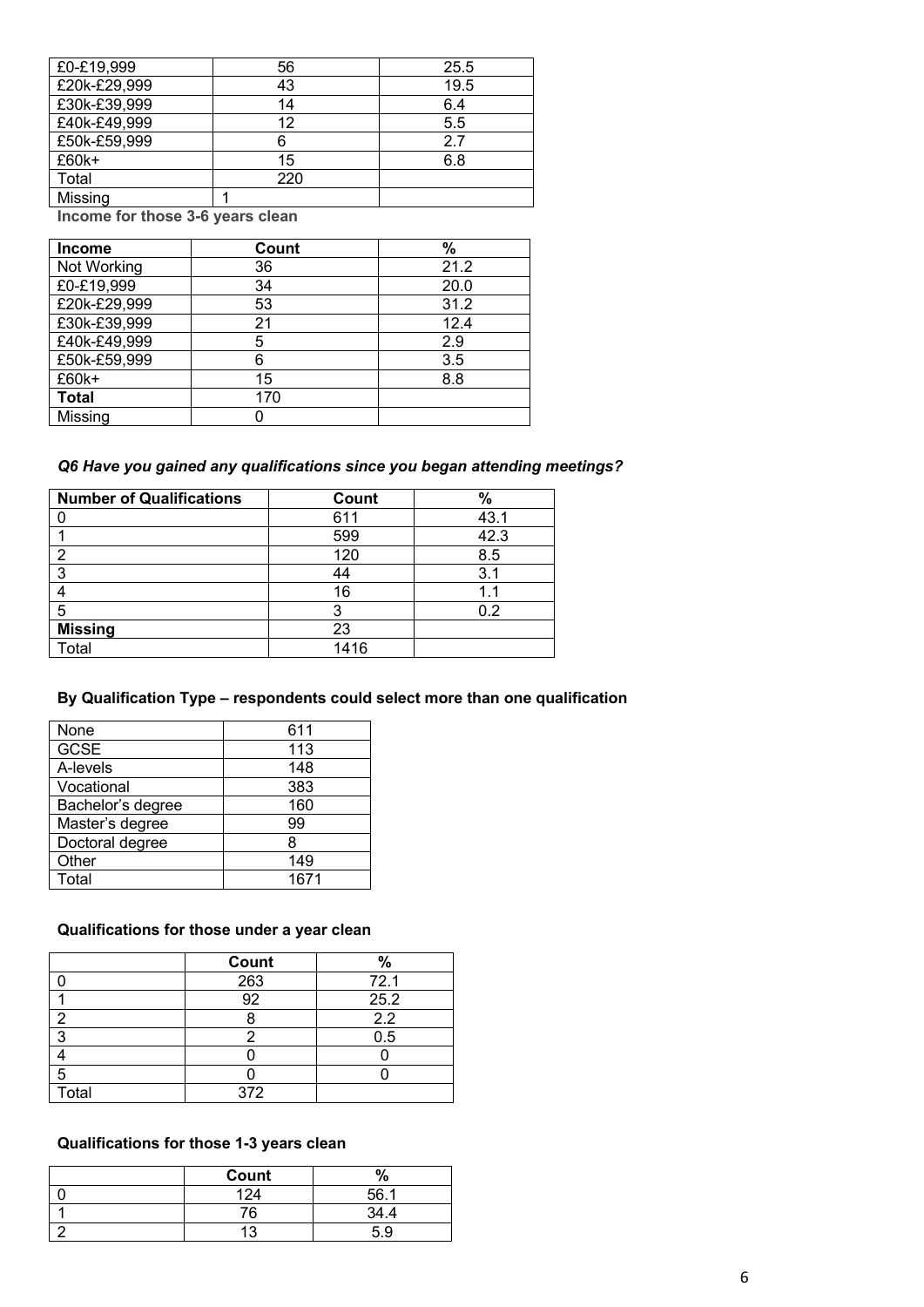|       |     | 0.9 |
|-------|-----|-----|
|       |     | 0.5 |
|       |     |     |
| Total | 221 |     |

### **Qualifications for those 3-6 years clean**

|       | Count | $\%$ |
|-------|-------|------|
|       | 68.0  | 40.0 |
|       | 84.0  | 49.4 |
| 2     | 15.0  | 8.8  |
| 3     | 2.0   | 1.2  |
|       | 0.0   | 0.0  |
| 5     |       |      |
| Total | 170   |      |

### *Q7 Do you consider yourself to be:*

| <b>Sexuality</b>      | Count | %    |
|-----------------------|-------|------|
| Heterosexual          | 1119  | 79.0 |
| <b>Bisexual</b>       | 138   | 9.7  |
| Gay or Lesbian        | 93    | 6.6  |
| Pansexual             | 9     | 0.6  |
| Asexual               |       | 0.1  |
| Do not wish to answer | 43    | 3.0  |
| <b>Missing</b>        | 12    |      |
| Гоtal                 | 1416  |      |

### *Q8 How long have you been coming to meetings?*

| <b>Time Coming to Meetings</b>      | Count   |
|-------------------------------------|---------|
| 0-1 year                            | 218     |
| 1-5 years                           | 379     |
| 5-10 years                          | 188     |
| $\overline{10}$ -15 years           | 139     |
| $15-20$ years                       | 132     |
| 20 years plus                       | 352     |
| <b>Missing</b>                      | 8       |
| <b>Total check</b>                  | 1416    |
| <b>Mean Time coming to meetings</b> | 12 (0dp |
| Min                                 |         |
| <b>Max</b>                          | 40      |

*Q9 Before coming to NA, had you ever been convicted of a crime? Have you been convicted of a crime since coming to NA meetings?*

| <b>Convictions prior</b> | Count | %    |
|--------------------------|-------|------|
| Yes                      | 758   | 53.5 |
| No                       | 595   | 42.0 |
| Prefer not to answer     |       | 1.5  |
| Missing                  | 42    |      |
| Total                    | 1416  |      |

**Of those who were convicted a crime prior to NA attendance, how many have been convicted since.**

| Reoffending          | Count |      |
|----------------------|-------|------|
| Yes                  |       | 10.6 |
| No                   | 668   | ९८   |
| Prefer not to answer |       |      |
| Missing              |       |      |
| otal                 | 758   |      |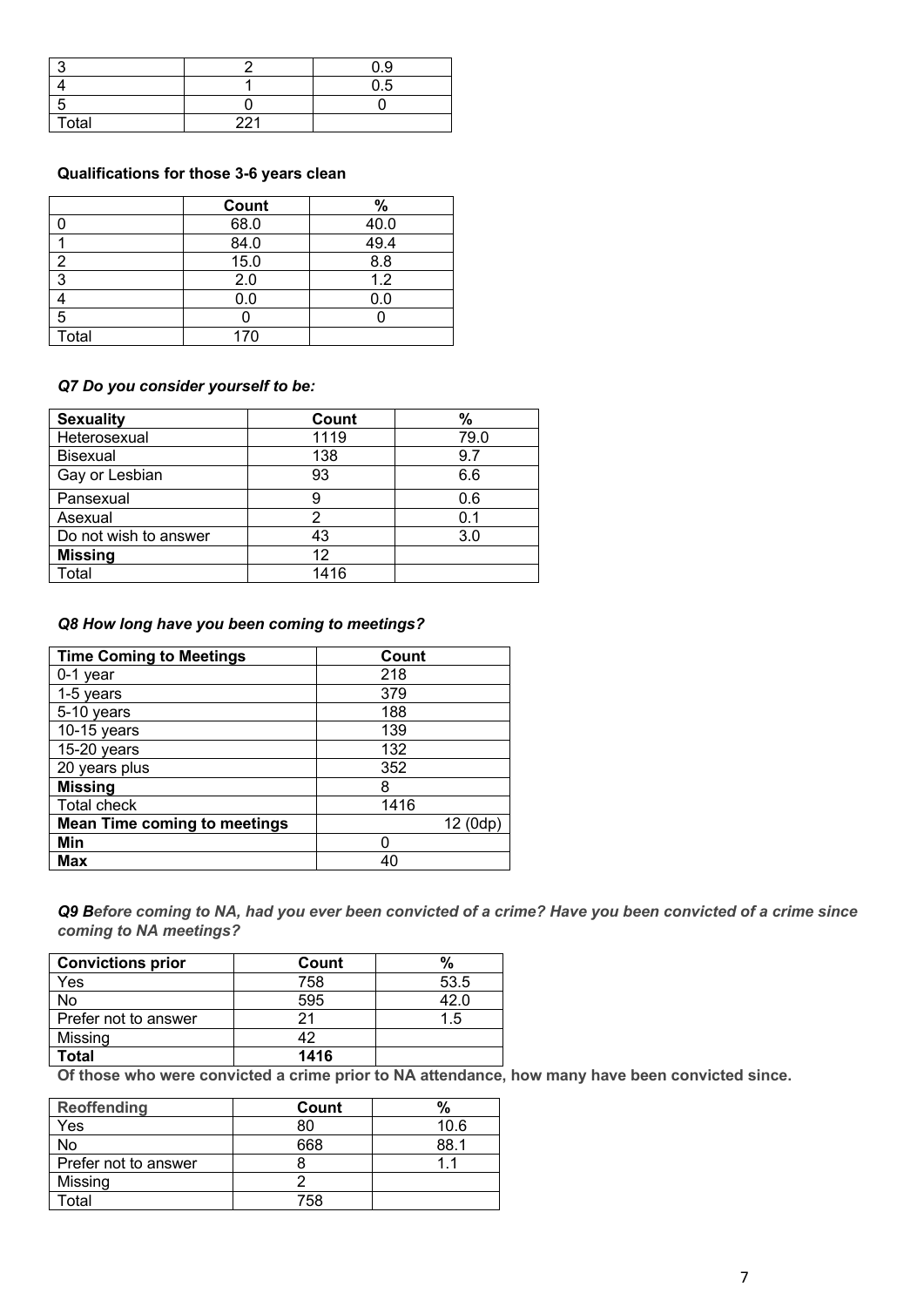*Q10 How long were you using drugs before you came to NA?*

| Time using drugs   | Count | $\%$ |
|--------------------|-------|------|
| Less than a year   | 18    | 1.3  |
| 1-5 years          | 97    | 6.9  |
| 5-10 years         | 194   | 13.7 |
| $10-15$ years      | 264   | 18.6 |
| 15-20 years        | 288   | 20.3 |
| Over 20 years      | 520   | 36.7 |
| Missing            | 35    |      |
| <b>Total check</b> | 1416  |      |

**Clean time for those who used for more than 20 years**

| <b>Clean time</b> | Count | $\%$ |
|-------------------|-------|------|
| Not clean         | 22    | 4.3  |
| 0-1 year          | 98    | 19.0 |
| 1-5 years         | 148   | 28.7 |
| 5-10 years        | 93    | 18.1 |
| 10-15 years       | 58    | 11.3 |
| 15-20 years       | 40    | 7.8  |
| $20-25$ years     | 20    | 3.9  |
| 25-30 years       | 19    | 3.7  |
| 30 years plus     | 17    | 3.3  |
| Missing           | 5     |      |
| Total             | 515   |      |

### *Q11 How long have you been drug-free?*

| <b>Clean time</b>          | Count     | %    |
|----------------------------|-----------|------|
| Not clean                  | 92        | 6.5  |
| 0-1 year                   | 280       | 19.8 |
| 1-5 years                  | 338       | 23.9 |
| 5-10 years                 | 188       | 13.3 |
| 10-15 years                | 124       | 8.8  |
| $15-20$ years              | 117       | 8.3  |
| 20-25 years                | 75        | 5.3  |
| 25-30 years                | 52        | 3.7  |
| 30 years plus              | 131       | 9.3  |
| <b>Missing</b>             | 19        |      |
| <b>Total</b>               | 1416      |      |
| Mean clean time            | 10 (0dp)  |      |
| Min                        | 0         |      |
| <b>Max</b>                 | 47 (0dp)  |      |
| Total days clean all       | 4,869,964 |      |
| <b>Total years for all</b> | 13,342.4  |      |

*Q12 If you have had any periods of clean time since coming to NA, have you ever relapsed?*

| <b>Relapsed</b> | Count | %    |
|-----------------|-------|------|
| Yes             | 743   | 52.5 |
| No              | 655   | 46.3 |
| <b>Missing</b>  | 18    | 1.3  |
| Total           | 1416  |      |

*Q13 If you have a home group, roughly how many people attend that group on average?*

| <b>Home Group Size</b> | Count |      |
|------------------------|-------|------|
| Fewer than 5           |       | 57   |
| 5 <sub>to</sub> 10     | 191   | 13.5 |
| 11 to $20$             | 641   | 45.3 |
| More than 20           | 413   |      |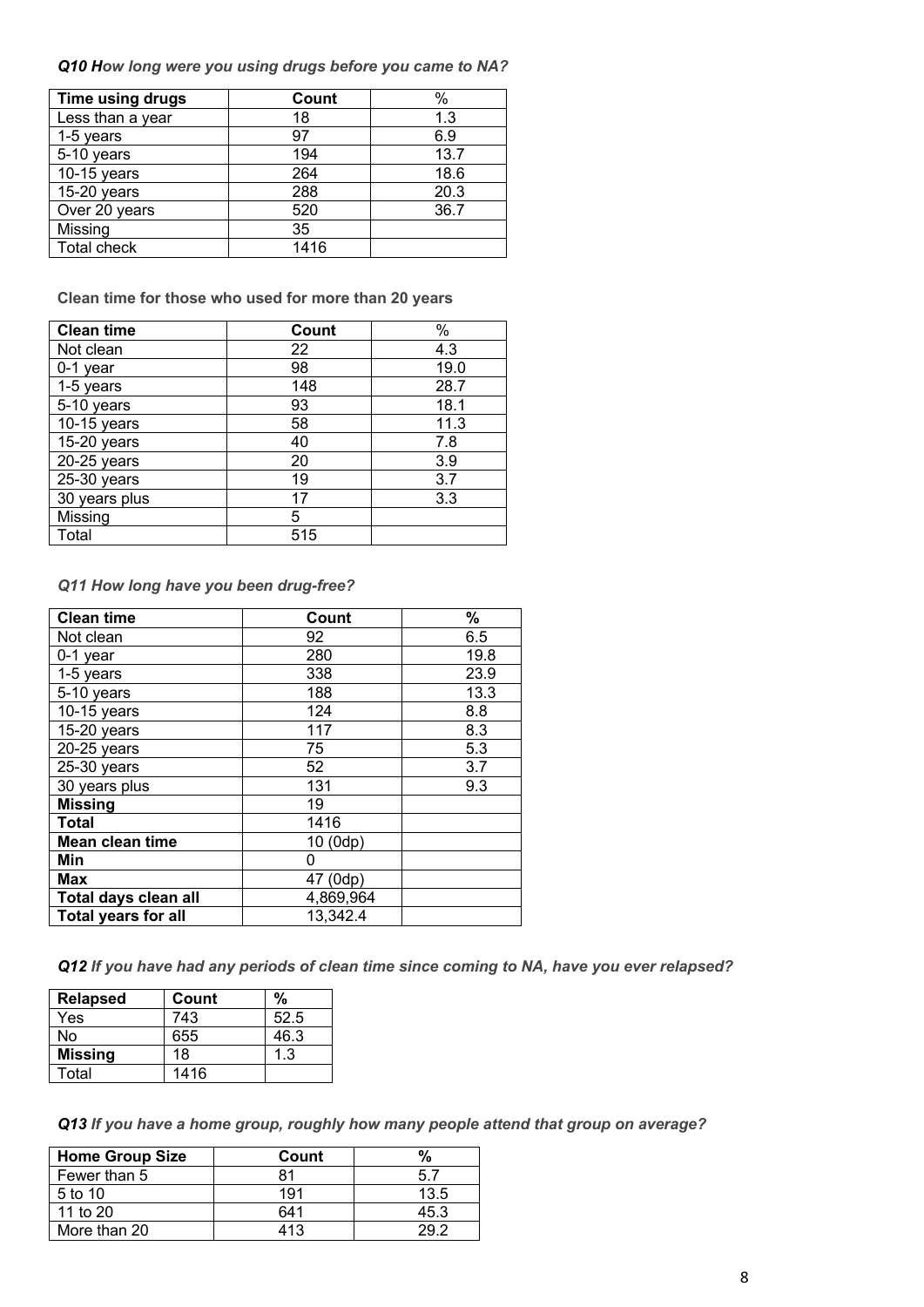| Mis<br>liccina        |                           |  |
|-----------------------|---------------------------|--|
| $\lambda$ tok<br>'lai | $\overline{AB}$<br>Λ<br>J |  |

*Q14 How many meetings a week do you attend on average?*

|             | Count  | %               |
|-------------|--------|-----------------|
| Less than 1 | 171    | 12.1            |
| $1$ to $3$  | 504    | 35.6            |
| $3$ to $6$  | 555    | 39.2            |
| 6 to 9      | 117    | 8.3             |
| 9 to 12     | 29     | 2.0             |
| 12 plus     | 20     | 1.4             |
| Missing     | 20     |                 |
| Total check | 1416   |                 |
| <b>Mean</b> | 3(0dp) |                 |
| Min         | 0.5    | (less than one) |
| <b>Max</b>  | 25     |                 |

*Q15 Do you attend any foreign language meetings?*

|             | Count | %    |
|-------------|-------|------|
| Yes         | 55    | 3.9  |
| No          | 1356  | 95.8 |
| Missing     |       |      |
| Total check | 1416  |      |

| Languages spoken at foreign language meetings | Count          |
|-----------------------------------------------|----------------|
| Spanish                                       | 11             |
| French                                        | 8              |
| Farsi                                         | 9              |
| Portuguese                                    | 4              |
| Italian                                       | 3              |
| Polish                                        | 3              |
| German                                        | $\mathfrak{p}$ |
| Hungarian                                     |                |
| Slovak                                        |                |
| Hebrew                                        |                |
| Serbo-Croatian                                |                |
| Norwegian                                     |                |
| Danish                                        |                |
| Hindi                                         |                |
| Japanese                                      |                |

### *Q16 Have you ever attended an online meeting?*

|                    | Count | %           |
|--------------------|-------|-------------|
| Yes                | 1254  | 88.6        |
| No                 | 160   | 11.3        |
| Missing            |       |             |
| <b>Total check</b> | 1416  |             |
| _ _                | .     | $\sim$<br>. |

Members who answered this question after 30 April 2020 [after lockdown had started]

| <b>Post April responses only</b> |       |        |
|----------------------------------|-------|--------|
| Attended an online meeting       | Count | $\%$   |
| Yes                              | 1011  | 89.9   |
| <b>No</b>                        | 114   | 10 $1$ |
| Total                            | 1125  |        |

*Q17 Do you have a sponsor?*

| Has a sponsor | Count |  |
|---------------|-------|--|
|               |       |  |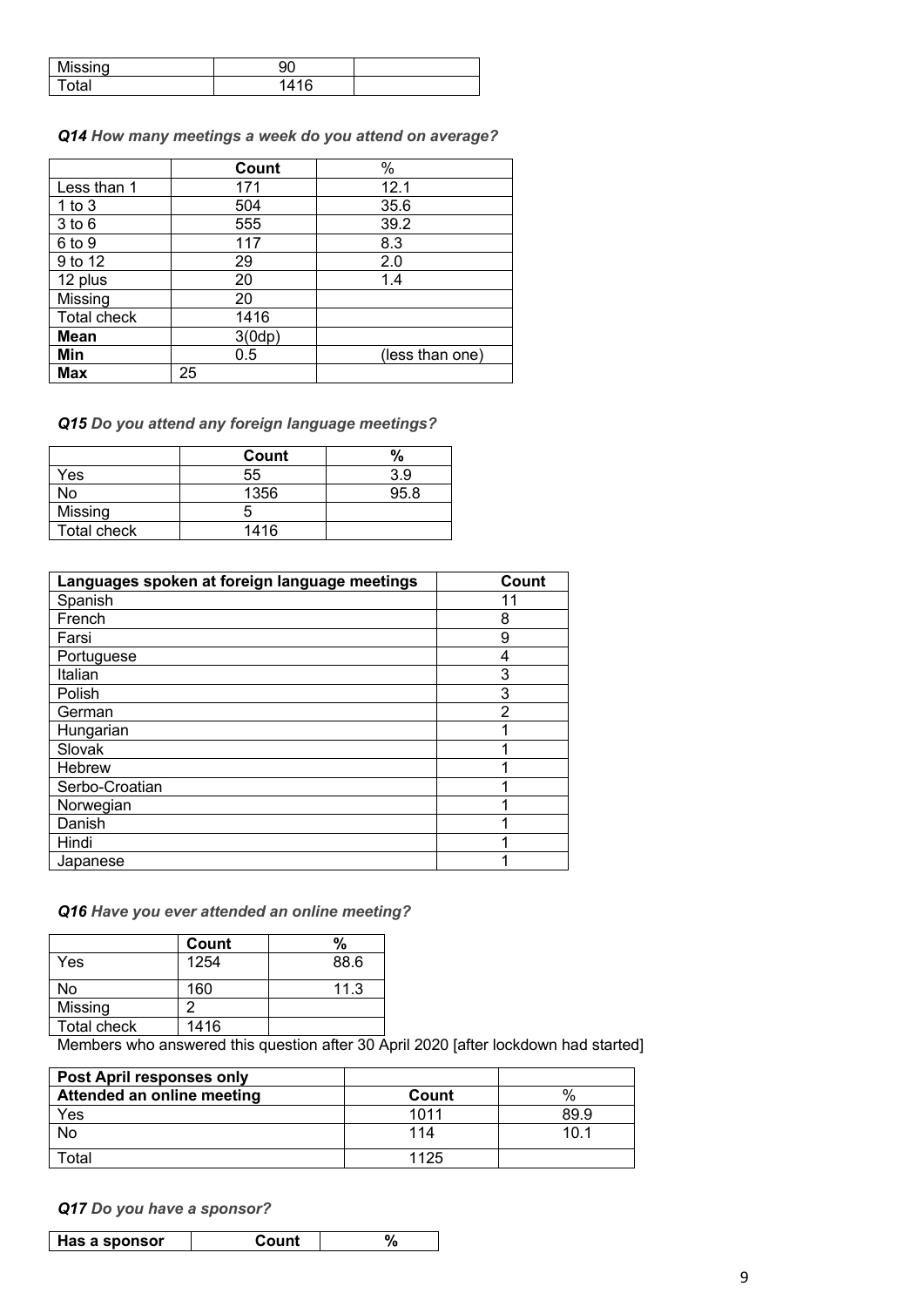| Yes            | 1076 | 76.0 |
|----------------|------|------|
| No             | -337 | 23.8 |
| <b>Missing</b> |      |      |
| <b>Total</b>   | 1416 |      |

*Q18 Do you sponsor others?*

| <b>Sponsoring</b> | Count | %    |
|-------------------|-------|------|
| Yes               | 637   | 45.0 |
| No                | 776   | 54.8 |
| <b>Missing</b>    | ◠     |      |
| Total             | 1416  |      |

*Q19 How many sponsees do you have?*

| <b>Number of Sponsees</b> | Count |
|---------------------------|-------|
| None                      | 778   |
| 1 to $2$                  | 99    |
| $2$ to 4                  | 148   |
| 4 to 6                    | 79    |
| $6$ to $8$                | 29    |
| 8 to 10                   | 9     |
| 10 plus                   | 6     |
| <b>Mean</b>               | (0dp) |
| <b>Max</b>                | 20    |
| Min                       | ი     |

*268 responses were missing on this question. We suspect people put themselves as sponsoring and then left this question because they currently have no sponsees, in fact the sum of the missing values and values 1 or above almost exactly matches the "yes" responses.*

*Q20 Are you involved in NA service? Tick all that apply.* 

| <b>Involved in Service</b> | Count |      |
|----------------------------|-------|------|
| Yes                        | 912   | 64 4 |
| No                         | 502   | 35.5 |
| <b>Missing</b>             |       |      |
| Total                      | 1416  |      |

| <b>Level of Service</b> | Yes | No   | <b>Missing</b> |
|-------------------------|-----|------|----------------|
| Group                   | 841 | 573  |                |
| Area                    | 268 | 1146 |                |
| Region                  | 63  | 1351 |                |
| Europe                  |     | 1411 |                |
| World                   |     | 1406 |                |
| H&I                     | 125 | 1289 |                |
| PI                      | -87 | 1327 |                |

*Q21 Who had the most influence in encouraging you to attend your first NA meeting?*

| <b>Most Influential</b>                         | Count | %    |
|-------------------------------------------------|-------|------|
| NA member                                       | 526   | 37.1 |
| Residential treatment/non-residential treatment | 330   | 23.3 |
| Drug worker                                     | 152   | 10.7 |
| Family member (includes romantic partners)      | 128   | 9.0  |
| Self                                            | 61    | 4.3  |
| Mental health professional                      | 48    | 3.4  |
| Friend                                          | 41    | 2.9  |
| <b>NA</b> literature                            | 28    | 2.0  |
| Medical professional                            | 26    | 1.8  |
| Other                                           | 22    | 1.6  |
| Other 12 step                                   | 21    | 1.5  |
| Prison                                          | 10    | 0.7  |
| Internet                                        | 8     | 0.6  |
| <b>Probation services</b>                       | 5     | 0.4  |
| <b>Higher Power</b>                             | 3     | 0.2  |
| Legal requirement                               | 2     | 0.1  |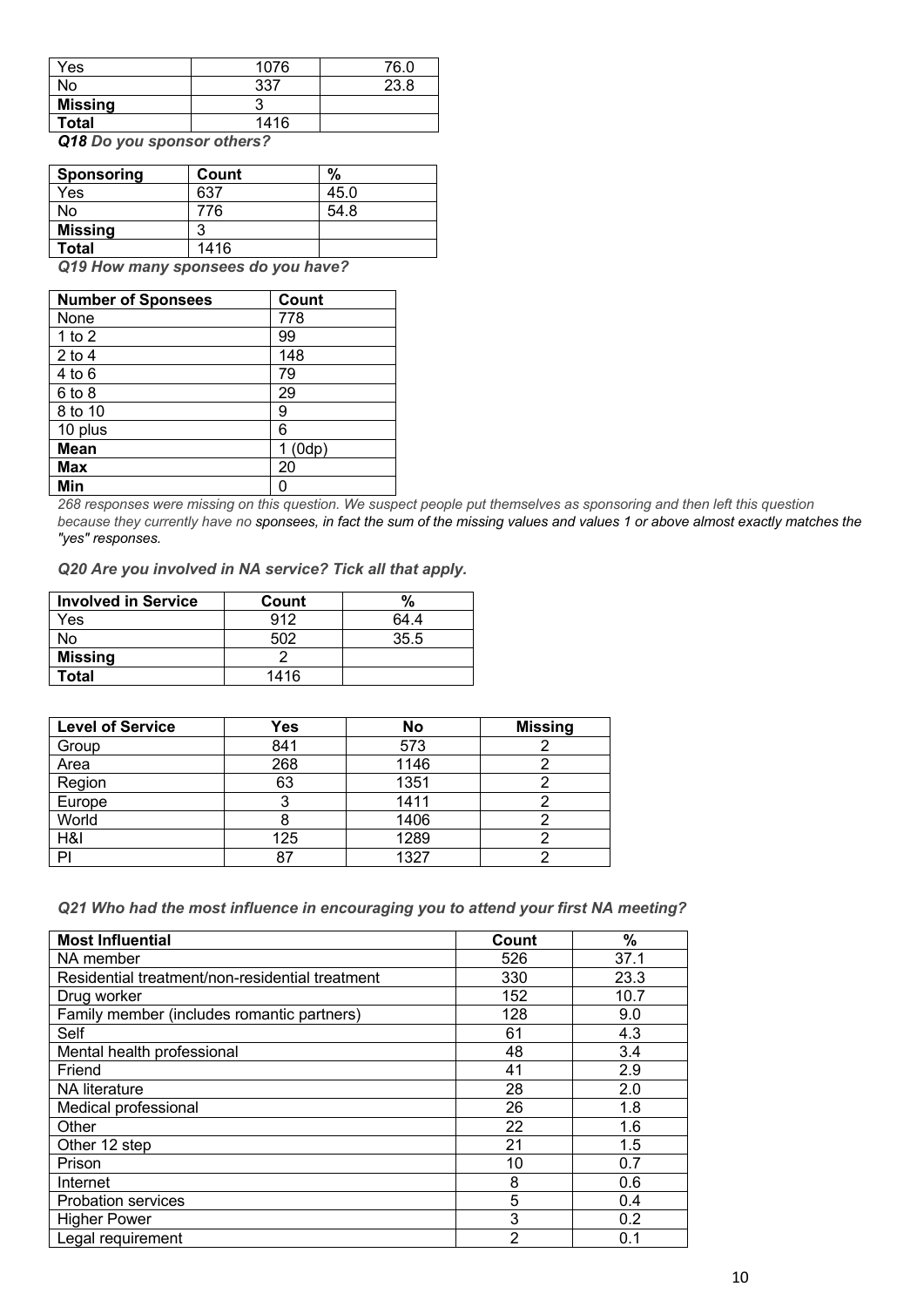| Mi           |   |  |
|--------------|---|--|
| ----<br>υιαι | ╭ |  |

| Breakdown of medical professional/mental health professional | Count |
|--------------------------------------------------------------|-------|
| GP                                                           | 15    |
| <b>Nurse</b>                                                 | 8     |
| Doctor                                                       |       |
| Drug liaison midwife                                         |       |
| Ambulance                                                    |       |
| Psychiatrist                                                 | 34    |
| Therapist                                                    | 5     |
| Counsellor                                                   | 5     |
| Mindfulness based addiction recovery                         |       |
| <b>Addictions Psychotherapist</b>                            | 2     |
| Domestic violence counsellor                                 |       |

*Q22 How did you first find out about NA?*

| <b>Found out from</b>                    | Count          | $\%$ |
|------------------------------------------|----------------|------|
| Residential treatment centre             | 390            | 27.5 |
| NA member                                | 263            | 18.6 |
| Drug worker                              | 136            | 9.6  |
| Family (includes romantic relationships) | 118            | 8.3  |
| Online                                   | 104            | 7.3  |
| Self-referred                            | 84             | 5.9  |
| Other 12 step fellowship                 | 64             | 4.5  |
| Prison                                   | 61             | 4.3  |
| Local day programme                      | 53             | 3.7  |
| Other                                    | 44             | 3.1  |
| Friend                                   | 42             | 3.0  |
| Mental health professional               | 17             | 1.2  |
| H&I                                      | 11             | 0.8  |
| Medical professional                     | 10             | 0.7  |
| Detox                                    | 7              | 0.5  |
| PI                                       | 3              | 0.2  |
| Probation                                | $\overline{2}$ | 0.1  |
| <b>Missing</b>                           | 8              | 0.6  |
| Total                                    | 1417           |      |

| Breakdown medical professional/mental health professional | Count |
|-----------------------------------------------------------|-------|
| GP                                                        | 5     |
| Hospital                                                  |       |
| <b>Nurse</b>                                              |       |
| Ambulance                                                 |       |
| Therapist                                                 |       |
| Psychiatrist                                              | ົ     |
| <b>Psychiatric Unit</b>                                   | າ     |
| Mental health services (unspecified)                      |       |
| Addictions psychotherapist                                |       |
| Counsellor                                                |       |

| <b>Substance</b> |     | $\mathbf{2}$ | 3   | 4  | 5   | N/A or missing |
|------------------|-----|--------------|-----|----|-----|----------------|
| Heroin           | 231 | 25           | 68  | 23 | 669 | 400            |
| Methadone        | 332 | 29           | 130 | 18 | 384 | 523            |
| Other opioid     | 274 | 45           | 277 | 69 | 416 | 339            |
| Benzodiazepines  | 341 | 69           | 276 | 65 | 291 | 379            |
| Crack cocaine    | 289 | 36           | 153 | 36 | 459 | 443            |
| Powder cocaine   | 239 | 89           | 270 | 87 | 568 | 163            |
| Amphetamines     | 378 | 92           | 273 | 78 | 316 | 279            |
| Methamphetamine  | 553 | 34           | 65  | 15 | 76  | 675            |
| <b>MDMA</b>      | 466 | 99           | 279 | 45 | 123 | 404            |
| Hallucinogens    | 516 | 128          | 277 | 46 | 109 | 347            |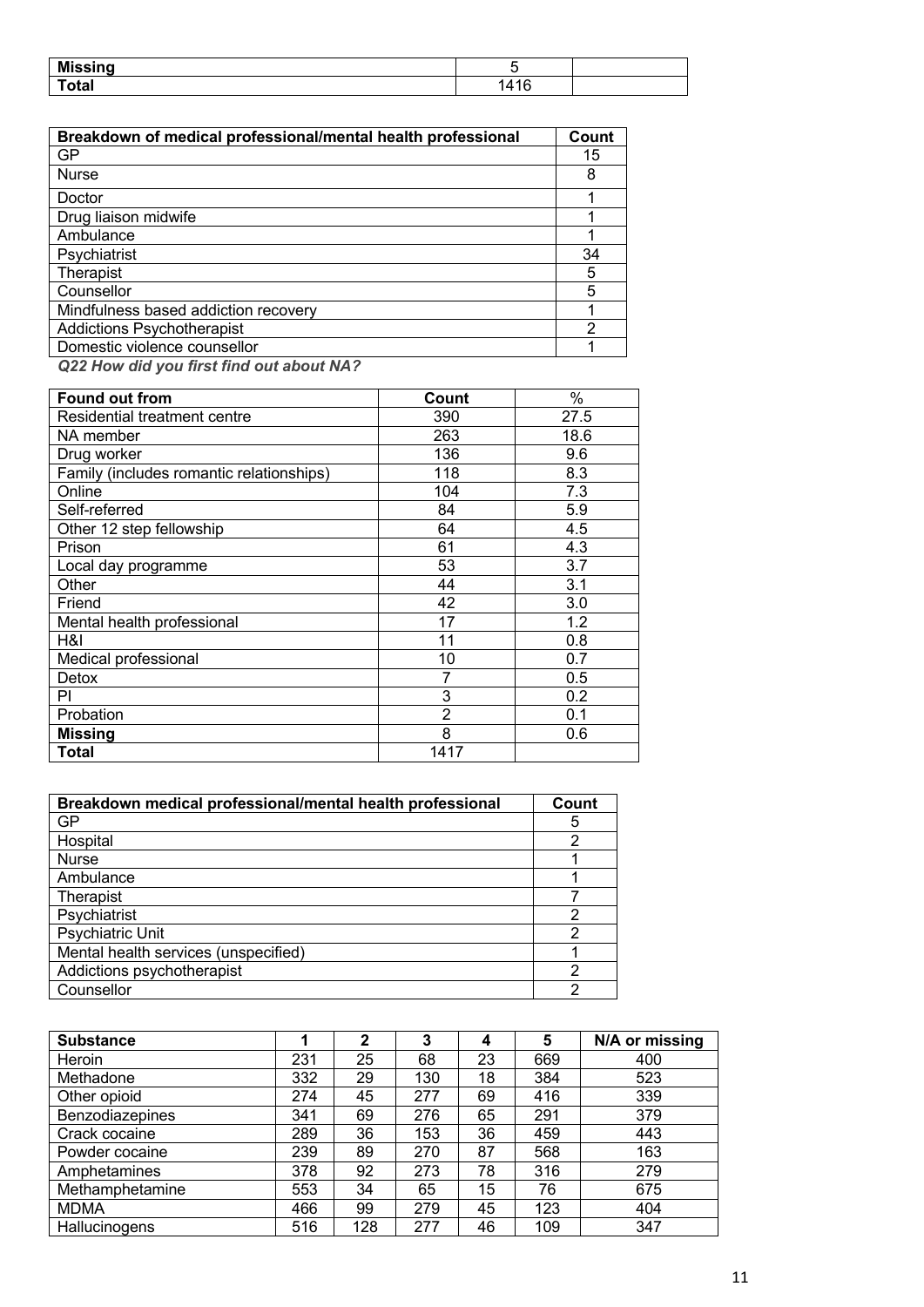| Ecstasy                    | 437         | 104      | 313      | 65       | 146            | 352     |
|----------------------------|-------------|----------|----------|----------|----------------|---------|
| Ketamine                   | 540         | 66       | 137      | 31       | 88             | 554     |
| Cannabis                   | 302         | 83       | 310      | 83       | 471            | 168     |
| Solvents                   | 556         | 52       | 147      | 20       | 82             | 560     |
| <b>Barbiturates</b>        | 502         | 56       | 145      | 29       | 107            | 577     |
| Alcohol                    | 169         | 55       | 313      | 105      | 694            | 80      |
| Synthetic cannabinoids     | 596         | 16       | 33       | 9        | 36             | 726     |
| Legal highs/ex legal highs | 563         | 23       | 75       | 19       | 93             | 658     |
| <b>GHB</b>                 | 2           |          |          | $\Omega$ | 13             | $\star$ |
| Prescriptions              | $\Omega$    | 0        | 5        | 0        | 15             | $\star$ |
| Over the counter meds      | $\Omega$    | $\Omega$ | $\Omega$ |          |                | $\star$ |
| Khat                       | $\mathbf 0$ | 0        | $\Omega$ | 0        |                | $\star$ |
| Freebase                   | $\Omega$    | 0        | $\Omega$ | 0        | $\overline{2}$ | $\star$ |
| <b>Steroids</b>            | $\Omega$    | 0        | $\Omega$ | 0        | ◢              | $\star$ |

\* No data. We don't know if respondents would have selected one of these if given the choice.

*NB We asked participants to select N/A if they had never used the substance but we have concerns some may have selected 1 instead.*

### *Q23 Have you ever injected drugs?*

|                | Count | $\%$ |
|----------------|-------|------|
| Yes            | 711   | 50.2 |
| No             | 696   | ר סו |
| <b>Missing</b> |       |      |
| Total          | 1416  |      |

*Q24 Were there any barriers to you attending your first NA meeting?*

| <b>Barrier</b>                                                              | Count |
|-----------------------------------------------------------------------------|-------|
| Thought you had to be clean to attend                                       | 136   |
| Thought you had to be religious                                             | 199   |
| I thought it was a cult                                                     | 248   |
| I was afraid of speaking in front of strangers                              | 483   |
| Concept of total abstinence                                                 | 480   |
| Felt there wasn't space for me because of my sexuality, gender or ethnicity | 38    |
| Language barrier                                                            | 14    |
| I didn't realise it was free to attend                                      | 55    |
| I was taking a prescribed psychiatric medication                            | 46    |
| There weren't any meetings near me                                          | 75    |
| I was taking methadone or buprenorphine                                     | 60    |
| <b>Missing (includes no barriers)</b>                                       | 180   |
| Total                                                                       | 2014  |

| <b>Other barriers</b>                                                                    | Count          |
|------------------------------------------------------------------------------------------|----------------|
| Use of the word God                                                                      | 4              |
| Didn't know what to expect                                                               |                |
| Hadn't heard of NA                                                                       | 49             |
| Fear of dealing with past trauma                                                         |                |
| Fear of abusive sponsorship                                                              |                |
| Mental health concerns/problems                                                          | 3              |
| Physical disability (access requirements)                                                | 3              |
| Afraid of being labelled                                                                 |                |
| Afraid of being seen by friends/being recognised                                         | 8              |
| Afraid to go to first meeting alone                                                      |                |
| Alcohol main/only drug of choice                                                         |                |
| Bad experience with other fellowship                                                     | $\overline{2}$ |
| Issues with self (denial, ego, unspecified fear, shame, pride)                           | 61             |
| Worried about being arrested                                                             |                |
| Didn't feel 'enough' of an addict (used 'softer' drugs/didn't inject/main Drug of choice | 40             |
| was marijuana, hadn't used heroin)                                                       |                |
| Childcare                                                                                | 4              |
| Could not read or write                                                                  |                |
| Covid-19                                                                                 | 4              |
| Thought meetings were self-indulgent                                                     |                |